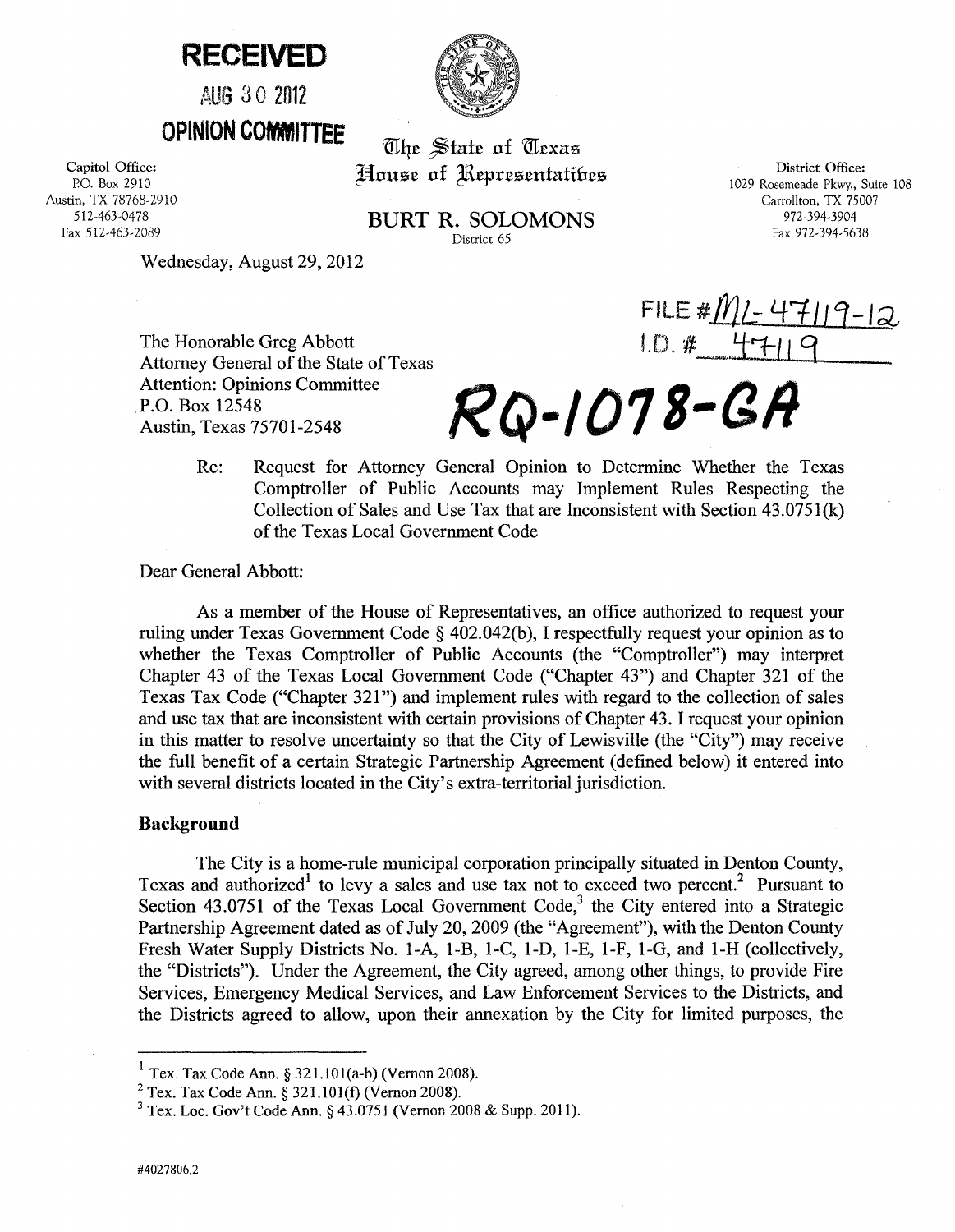Attorney General Abbott Wednesday, August 29,2012 Page 2

imposition of "a Sales and Use Tax within the [Districts on] the receipts from the sale and use at retail of taxable items at a rate equal to the Sales and Use Tax imposed by the City within its corporate boundaries."<sup>4</sup> Since its inception, under the Strategic Partnership Agreement, the City has collected sales taxes from within the Districts.

On or about November 8, 2011, the City held an election to create a city-wide Crime Control District and Fire Control District and levy an additional \$.0025 sales and use tax in support thereof. The City requested the Comptroller collect the additional \$.0025 sales and use tax in the Districts pursuant to the Agreement, however the Comptroller declined to collect the additional \$.0025 sales and use tax in the Districts because said Districts exist outside the City's corporate boundary.

### **Question Presented**

1. Is the Comptroller permitted to implement rules with regard to the imposition and collection of a sales and use tax that prevent a municipality from imposing a sales and use tax, levied pursuant to an existing Strategic Partnership Agreement, on districts that have been annexed for limited purposes?

## **Discussion**

For the reasons stated below, the City argues that the Comptroller is not permitted to implement rules regarding sales and use taxes that prevent a municipality from imposing a sales and use tax on districts annexed by the municipality for limited purposes. Further, the City argues that the Legislature authorized it to levy, and required the Comptroller to collect and remit to the City the proceeds of, the additional \$.0025 sales and use tax within the Districts pursuant to the Agreement.

Analysis of the plain language of Section 43.0751(k) of the Texas Local Government Code shows that the City is authorized to impose a sales and use tax within the Districts.

This Office has clearly explained the rule of statutory construction that an unambiguous statute will be interpreted according to its plain meaning.<sup>5</sup> Because the final text of a statute was voted on by the legislators and finalized through consensus and compromise, courts will attempt to determine the Legislature's intent by examining the actual text of the statute.<sup>6</sup> Courts will give effect to the plain meaning of a statute if its

<sup>4</sup> Strategic P'ship Agreement Between the City of Lewisville, Tex. and Denton County Fresh Water Supply Dist. I-A, I-B, l-C, I-D, l-E, I-F, I-G, and I-H 6 (July 20, 2009) (on file with requestor) [hereinafter *Agreement].* 

*<sup>5</sup> See* Op. Tex. Att'y Gen. No. DM-400 (2001) at 5 (citing *Sorokolit* v. *Rhodes,* 889 S.W.2d 239 (Tex. 1994)).

*<sup>6</sup> Id* (citing *Boykin* v. *State,* 818 S.W.2d 782, 785 (Tex. Crim. App. 1991)).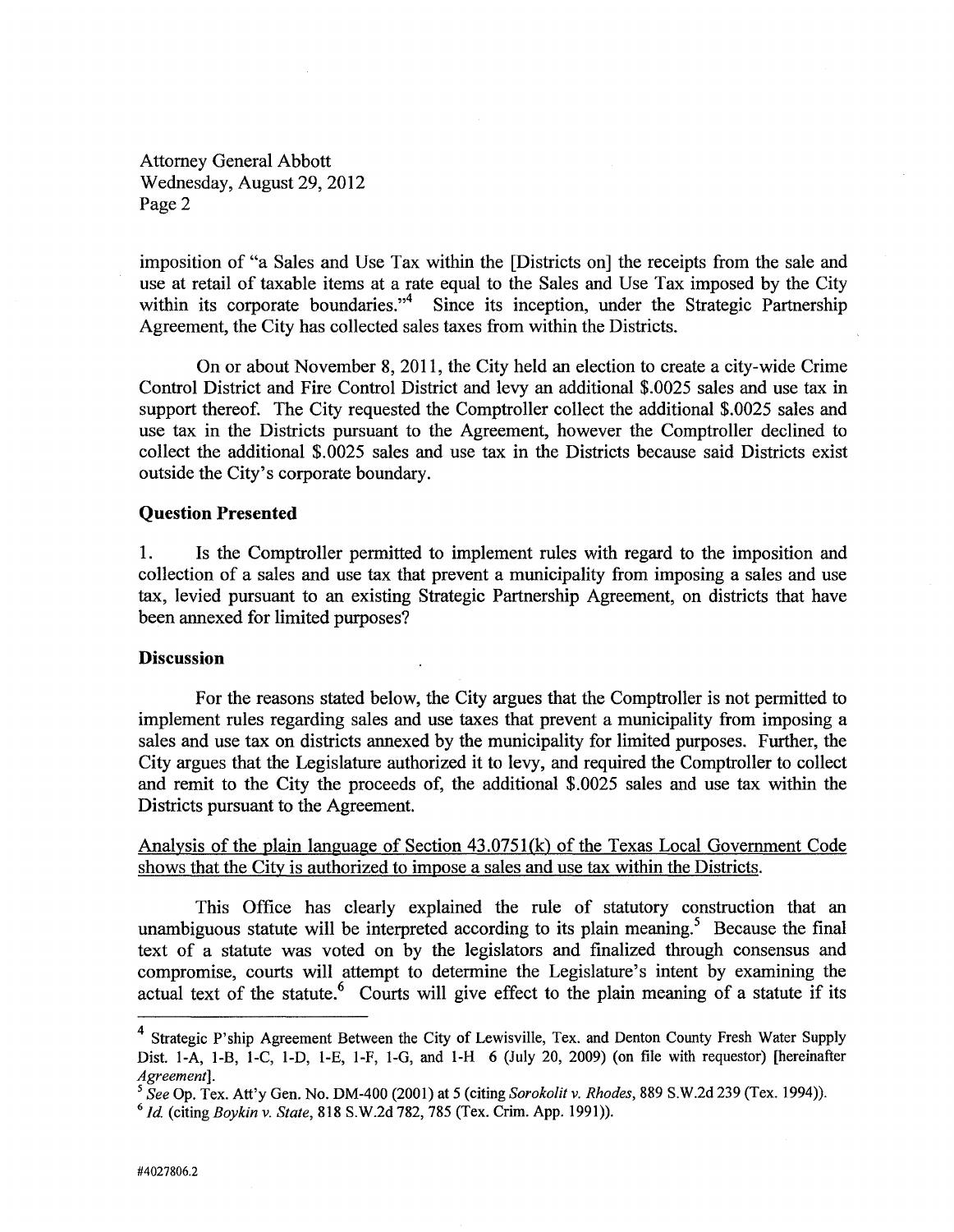Attorney General Abbott Wednesday, August 29,2012 Page 3

meaning was plain to the legislators who voted for it.<sup>7</sup> In this case, the City entered into the Agreement pursuant to Section  $43.0751$  of the Texas Local Government Code.<sup>8</sup> Section 43.0751(k) states that "a municipality that has annexed all or part of a district for limited purposes under this section may impose a sales and use tax within the boundaries of the part of the district that is annexed for limited purposes."<sup>9</sup> The statutory language is unambiguous and expressly authorizes a municipality to levy a sales and use tax in the district it has annexed for limited purposes. In this case, the Agreement expressly provides that as soon as the Agreement was approved by the City, it would annex the Districts for limited purposes only.<sup>10</sup> Therefore after giving effect to the plain meaning of Section 43.0751(k), the City is authorized to impose a sales and use tax within the Districts' boundaries as, pursuant to 43.0751, the area subject to the Agreement is considered annexed, or to be part of the corporate boundaries of the City for the purposes of levying a sales tax.

Chapter 321 authorizes municipalities to levy sales and use taxes. For all intents and purposes, the Crime Control and Prevention District sales tax is a municipal sales tax, imposed for the benefit of the City. The Comptroller's 2007 Notice Publication entitled "City Sales Tax Options" itself denotes that the Crime Control and Prevention District sales tax is listed as a City sales tax because the Crime Control and Prevention District is created by the City and is for the benefit of the City. This is all the more relevant since the proceeds of the sales tax will be used for public safety purposes and the City is the sole provider of public safety services in the Districts. Once again, the plain meaning of Section 43.0751(k) should be given effect. In this case, the statute says that a municipality may impose " $a$  sales and use tax" in districts that have been annexed for limited purposes.<sup>11</sup> Webster's Ninth New Collegiate Dictionary defines "a," when used as an indefinite article, to mean any.<sup>12</sup> Therefore giving effect to the plain meaning of the statute, the City is permitted to impose any of the available sales and use taxes in the Districts, in that those Districts are considered annexed for the purpose of sales taxes. Of course, the combined rate of all sales and use taxes imposed by the City and other Texas political subdivisions in the Districts could not

 $^7$  Id.

<sup>8</sup>*See* Tex. Loc. Gov't Code Ann. § 43.0751 (Vernon 2008 & Supp. 2011). The statute provides that a municipality and a conservation and reclamation district operating under Chapter 49 of the Texas Water Code may enter into a written agreement that provides for, among other things, the district's limited-purpose annexation by the municipality and the exchange of services between the municipality and the district. *See id*  at  $(a)$  and  $(f)$ .

*<sup>9</sup> Id* at (k).

<sup>&</sup>lt;sup>10</sup> Agreement, supra note 4, at 4.

<sup>11</sup>*See* Tex. Loc. Gov't Code Ann. § 43.0751 (Vernon 2008 & Supp. 2011) (emphasis added).

<sup>&</sup>lt;sup>12</sup> Webster's Ninth New Collegiate Dictionary 43 (1990). Words and phrases not defined by statute are construed "according to the rules of grammar and common usage." Tex. Gov't Code Ann. § 311.011 (Vernon 2005).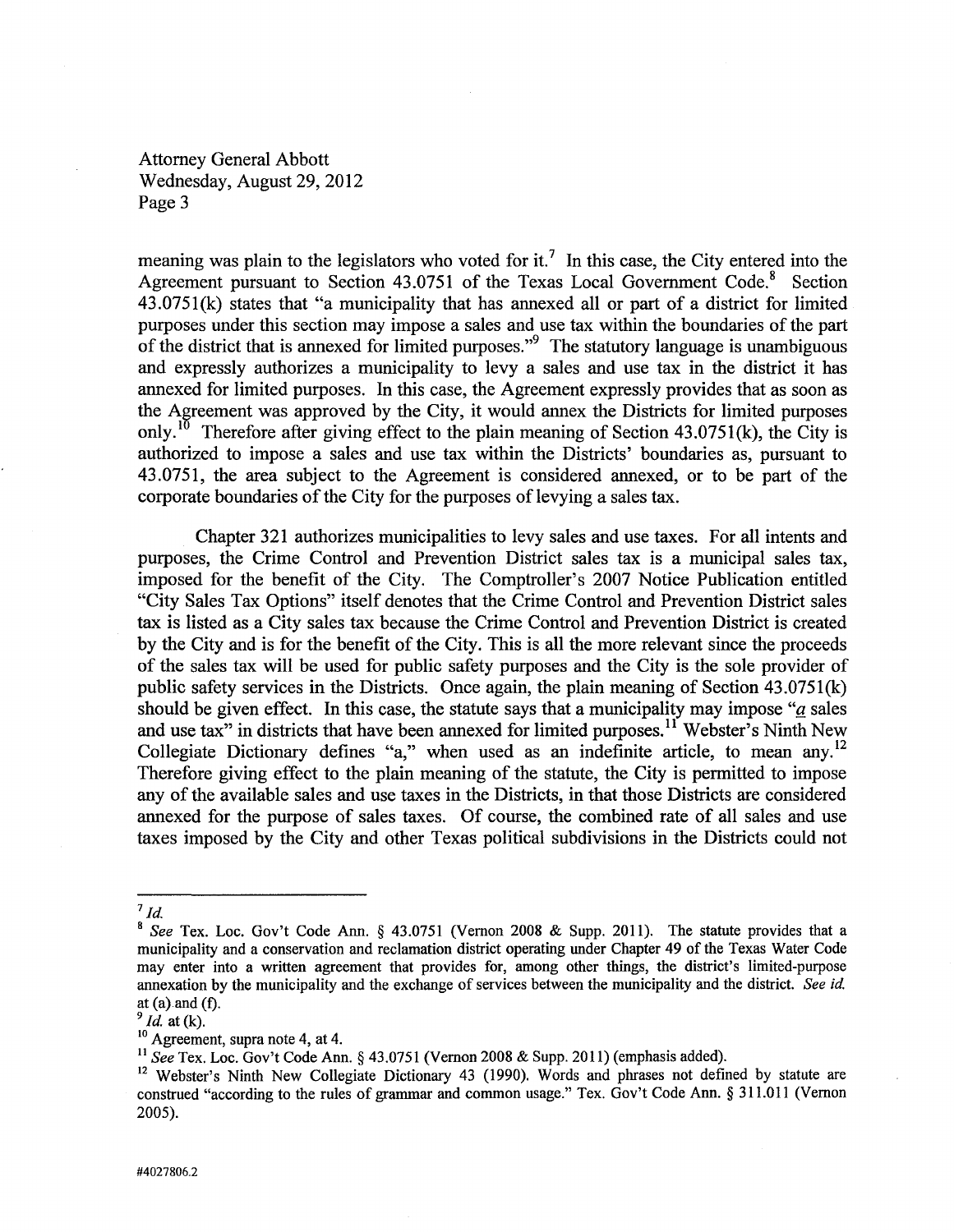Attorney General Abbott Wednesday, August 29,2012 Page 4

exceed two percent.<sup>13</sup> The plain meaning analysis of Section  $43.0751(k)$  gives full effect to Chapter 43 by allowing the City and the Districts to enter into a strategic partnership agreement and receive full benefit of their bargain.

## The Comptroller's interpretation of Section 43.0751(k) violates the statutory plain language of Chapter 43.

Here again, this Office has clearly set forth the determinative analysis. Where an agency has been authorized to interpret or enforce a statute, the agency's interpretation will be given serious consideration as long as the interpretation is reasonable and does not contradict the statute's plain language.<sup>14</sup> In this case, although the Comptroller is authorized to create and enforce rules regarding the provisions of Chapter 321.<sup>15</sup> the Legislature did not authorize the Comptroller to interpret or enforce any provision of Chapter 43. Therefore the Comptroller's interpretation of Section 43.0751(k) preventing the City from imposing a sales and use tax in the Districts annexed for limited purposes should be disregarded. The Legislature went further by expressly providing that Chapter 321 will govern the "imposition, computation, administration, governance, and abolition of the sales and use tax" *except* to the extent that any Chapter 321 provision is inconsistent with Section 43.0751(k).<sup>16</sup> Clearly, by prohibiting the imposition of a sales and use tax on the Districts that the City has annexed for limited purposes, the Comptroller is relying on its authority found in Chapter 321 to administer sales and use tax provisions. However, any Comptroller reliance on Chapter 321 authority, to the extent such authority conflicts with Section 43.0751(k), was expressly prohibited by the Legislature. Furthermore, our Supreme Court has held that an agency's interpretation of a statute that violates the statute's plain language will not be respected.<sup>17</sup>

The plain meaning analysis of Section 43.0751(k), authorizing the City to impose a sales and use tax on the Districts that have been annexed for limited purposes, furthers public policy.

The annexation provisions found in Subchapter D of Chapter 43 serve a vital public purpose. The provisions allow municipalities to contract with water reclamation districts located in the municipality's extra-territorial jurisdiction to provide and receive valuable

*<sup>13</sup> See* Tex. Tax Code Ann. § 32 1.10 1(f) (Vernon 2008).

<sup>14</sup>*See* Op. Tex. Att'y Gen. No. DM-0448 (1997) at 6 (citing *Tarrant County Appraisal Dist.* v. *Moore, 845*  S.W.2d 820, 823 (Tex. 1993)).

*<sup>15</sup> See* Tex. Tax Code Ann. § 321.306 (Vernon 2008) (The comptroller may adopt reasonable rules and prescribe forms that are consistent with this chapter for the administration, collection, reporting, and enforcement of this chapter.)

<sup>&</sup>lt;sup>16</sup> Tex. Loc. Gov't Code Ann. § 43.0751(k) (Vernon 2008 & Supp. 2011).

<sup>17</sup>*See* Op. Tex. Att'y Gen. No. GA-0739 (2009) at 3 (citing *In re Am. Homestar of Lancaster, Inc.,* 50 S.W.3d 480,490-91 (Tex. 2001) (orig. proceeding)).